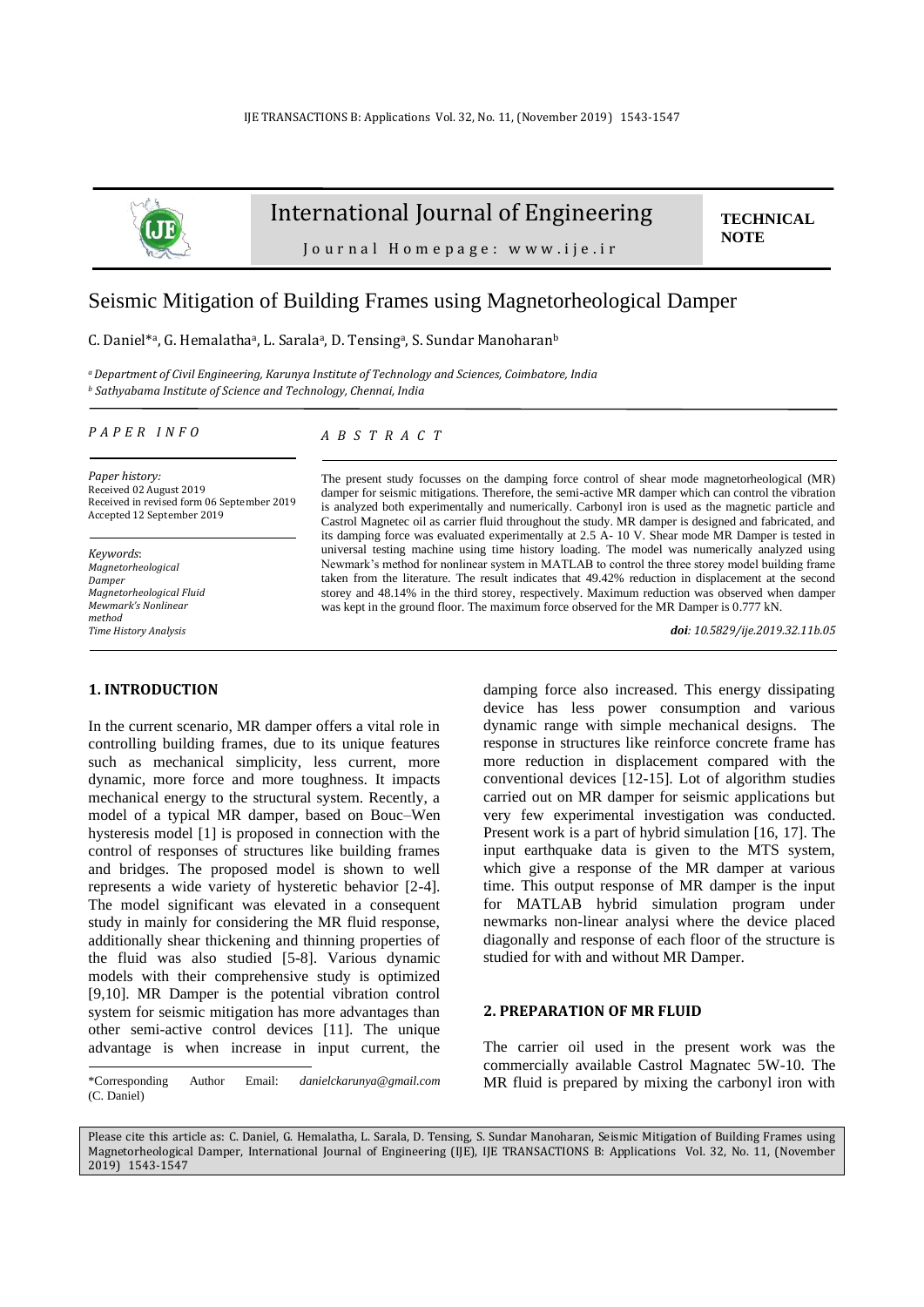Castrol magnatec oil in the 20:80 ratio by weight is named as MRF 80 where 20% of Carrier oil and 80% of carbonyl magnetic particles. The mixture is stirred at 400 RPM in the overhead stirrer for 24 hours as depicted in Figure 1.

## **3. SHEAR MODE**

In shear mode, the magnetic field produced is perpendicular to the motion of the moving surfaces as shown in Figure 2. The vibration is controlled when shear form along the annular gap direction in the cylinder inner wall and piston outer wall [18]. For civil engineering concerns, the damper is located in several places and direction, the piston inside the damper produces shear due to the annular gap between piston and inner cylinder is 1-2mm.

## **4. MR DAMPER**

A magnetorheological damper is a type of damper where it contains MR fluid, controlled by an external magnetic field, using an electromagnet [19]. This makes the damping property of the vibration to be controlled by changing the current and voltage of the external electromagnet. The schematic representation of shear mode magnetorheological damper is depicted in Figure 3. The proposed damper has a pay load of 2.28 kg. The fabricated magnetorheological damper is depicted in Figure 4. The MR damper is tested by exciting the damper with the amplitude  $\pm 5$  mm, current range from 0 – 2.5A and frequency 0.5 Hz using MTS Universal



**Figure 1.** Schematic representation for preparation of MR Fluid



**Figure 2.** Shear mode

Testing machine. This vibration is similar to the cyclic load test. The resulted damping force of the proposed MR damper is measured by a data acquisition system and accelerometer was used to measure movement of the magnetorheological damper. The measured damping force with respect to displacement is represented in Figure 5. The damping force for 0A is 328 N and the maximum damping force at 2.5A is 536 N. The damping force obtained in the test is appropriate for vibration control.





**Figure 3.** Schematic shear mode Magnetorheological damper

**Figure 4.** Fabricated Magnetorheological damper



**Figure 5.** Damping force - MRF 80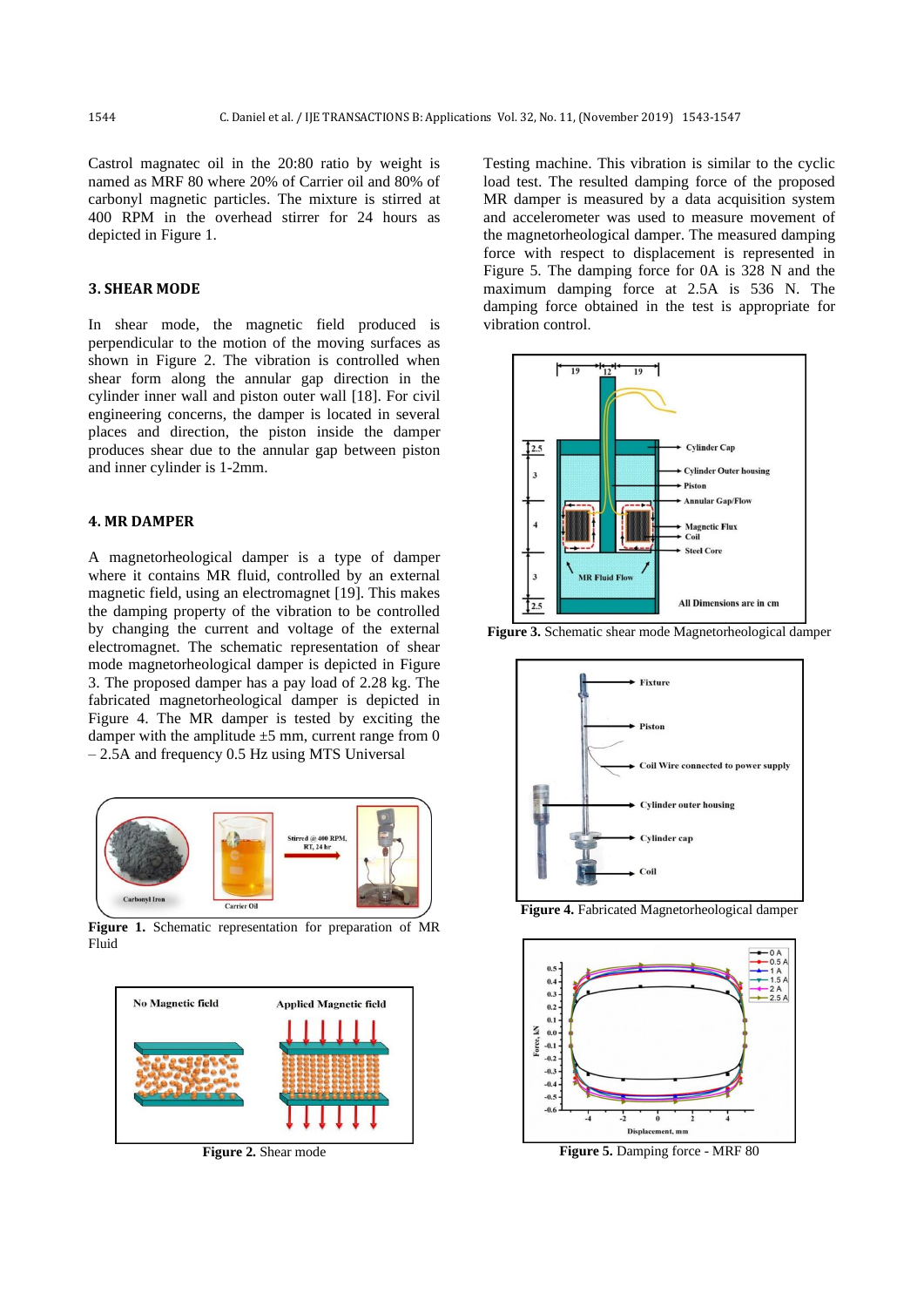## **5. DYNAMIC BEHAVIOR OF MR DAMPER**

The time history data of El Centro is given for the MR Damper as a input in MTS Universal Testing machine is depicted in Figure 6. The displacement - time and force - time is observed in the experimental investigation of shear mode MR damper shown in Figure 7. The excitation frequency is depending on the ground acceleration data [20, 21]. The coil is wounded with 260 turns of coil and wires are connected to the power supply. The current supplied is 2.5 Amp for MRF 80 fluid configuration and annular gap of 1mm is obtained in the Damper. The displacement is reduced 68.29 % compared to the uncontrolled. The maximum damping force 0.777 kN obtained in Figure 8.



**Figure 6.** MTS Universal Testing Machine



**Figure 7.** Displacement vs. Time



**Figure 8.** Force vs. Time

## **6. NUMERICAL SOLUTION AND DISCUSSION**

From the literature [1] a sample problem was taken to describe the above method which is used mainly to control the vibration response depicted in Figure 9. For 3 dof the building undergoes ground acceleration (El-Centro). Here, K, M, C represents the mass, stiffness and damping matrixes of a certain size in the structure [22]. The structure has n degree of freedom subjected to elcentro earthquake ground acceleration ẍ and f is the control force. The equation of motion is given below:

$$
M\ddot{x} + C\dot{x} + Kx = \Gamma f - M\Lambda \ddot{x}_g \tag{1}
$$

 $x$  is the displacement,  $\dot{x}$  is the velocity,  $\ddot{x}$  is the acceleration, M,C, K are mass , damping coefficient and stiffness in 3\*3 matrix form. Γ represents the location of MR Damper (ie. Ground floor, first floor and second floor). For the study MR damper placed in ground floor. Λ is the vector of unity. Newmark's nonlinear integration method using computer programs (MATLAB) to conduct a typical dynamic analysis and flow chart for the analysis is shown in Figure 10.

$$
K = 105 \begin{bmatrix} 12.0 & -6.84 & 0 \\ -6.84 & 13.7 & -6.84 \\ 0 & -6.84 & 6.84 \end{bmatrix} N/m
$$

$$
M = \begin{bmatrix} 98.3 & 0 & 0 \\ 0 & 98.3 & 0 \\ 0 & 0 & 98.3 \end{bmatrix} Kg
$$

$$
C = 105 \begin{bmatrix} 175 & -50 & 0 \\ -50 & 100 & -50 \\ 0 & -50 & 50 \end{bmatrix} Ns/m
$$

The behavior is obtained using Magnetorheological damper of various features. The efficacy of magnetorheological damper behavior is studied under various parameters. The constraints contain damping force and its location on the structure. In the presence and absence of dampers in ground floor is numerically analyzed in MATLAB. Controlled and uncontrolled response of first, second and third floors are studied with MR dampers, depicting their Displacement-Time characteristics under time history analysis in Figures 10- 12. Maximum force and percentage control in each storey is shown in Table 1.



**Figure 9.** Example building frame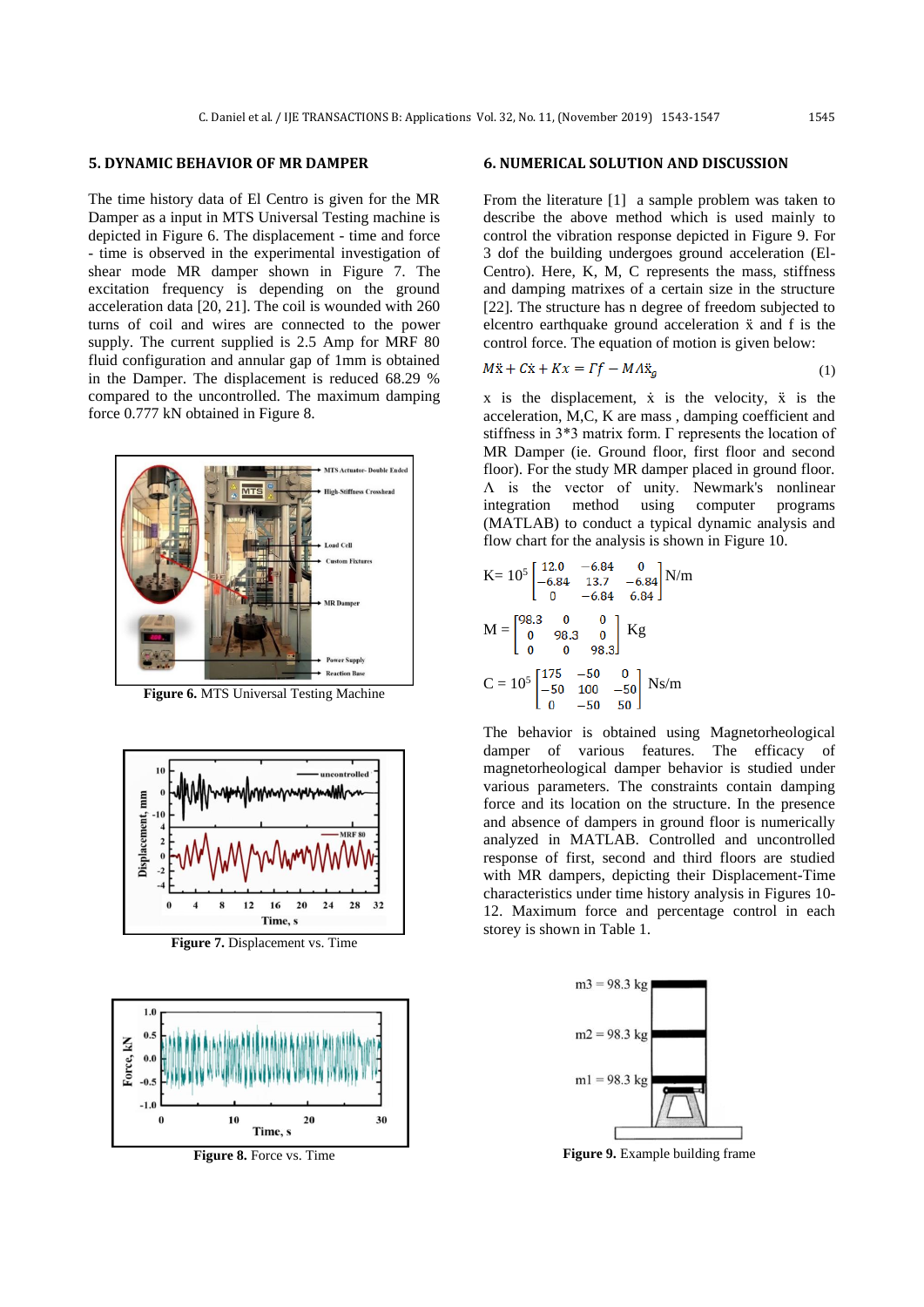

**Figure 10.** Controlled and uncontrolled response of first floor



**Figure 11.** Controlled and uncontrolled response of second floor



**Figure 12.** Controlled and uncontrolled response of third floor

|                         | <b>TABLE 1.</b> Maximum force and percentage control |
|-------------------------|------------------------------------------------------|
| $M = 2 - 2 - 3 - 3 - 3$ |                                                      |

| <b>Responses</b><br>measured at | Maximum<br><b>Displacement</b> |                | Percentage | Maximum<br>control |
|---------------------------------|--------------------------------|----------------|------------|--------------------|
|                                 | Uncont<br>rolled               | Contro<br>lled | control    | force $(kN)$       |
| First storey                    | 0.661                          | 0.339          | 48.71%     |                    |
| Second<br>storey                | 1.133                          | 0.573          | 49.42%     | 0.777              |
| Third storey                    | 1.560                          | 0.809          | 48.14%     |                    |

#### **7. CONCLUSION**

In the present work, a semi-active control of responses for a 3 storey model structure was tested using shear mode magnetorheological damper. force-time results obtained for the magnetorheological damper from the experimental investigation; it can be directly used to develop the control in Newmark's nonlinear method in MATLAB. Additionally, parametric study is also analyzed to study the influence of the constraints on the behavior of the structure. The experimental test results can be directly incorporated towards the damper position. Significant control of response was achieved with small control force; therefore, with 2.5 A-10 V was used. Position of the damper has made significant note on the effect of control of response. Further, the damper position is also optimized and found lower storey affords the maximum control of response for all storeys. The maximum control force is found to be 0.777 kN. The maximum percentage control of 49.42 % at second storey.

## **8. ACKNOWLEDGEMENT**

The authors thank Department of Science and Technology (Grant No: DST/TSG/STS/2015/30-G) for their financial support.

#### **9. REFERENCES**

- 1. Dyke, S. J., B. F. Spencer Jr, M. K. Sain, and J. D. Carlson. "Modeling and control of magnetorheological dampers for seismic response reduction", *Smart Materials and Structures*, Vol. 5, No. 5 (1996), 565.
- 2. Das, Diptesh, T. K. Datta, and Alok Madan. "Seismic control of building frames using MR damper", In The 14 th World Conference on Earthquake Engineering, (2008) 12-17.
- 3. Yang, Guangqiang, Billie F. Spencer Jr, Hyung-Jo Jung, and J. David Carlson. "Dynamic modeling of large-scale magnetorheological damper systems for civil engineering applications", *Journal of Engineering Mechanics*, Vol. 130, No. 9 (2004), 1107-1114.
- 4. Seid, S., Sujatha, S., and Chandramohan, S., "Performance Magnetorheological Damper Valve Configurations Using Finite Element Method", *International Journal of Engineering - Transactions B: Applications* , Vol. 30, No. 2, (2017), 303–310.